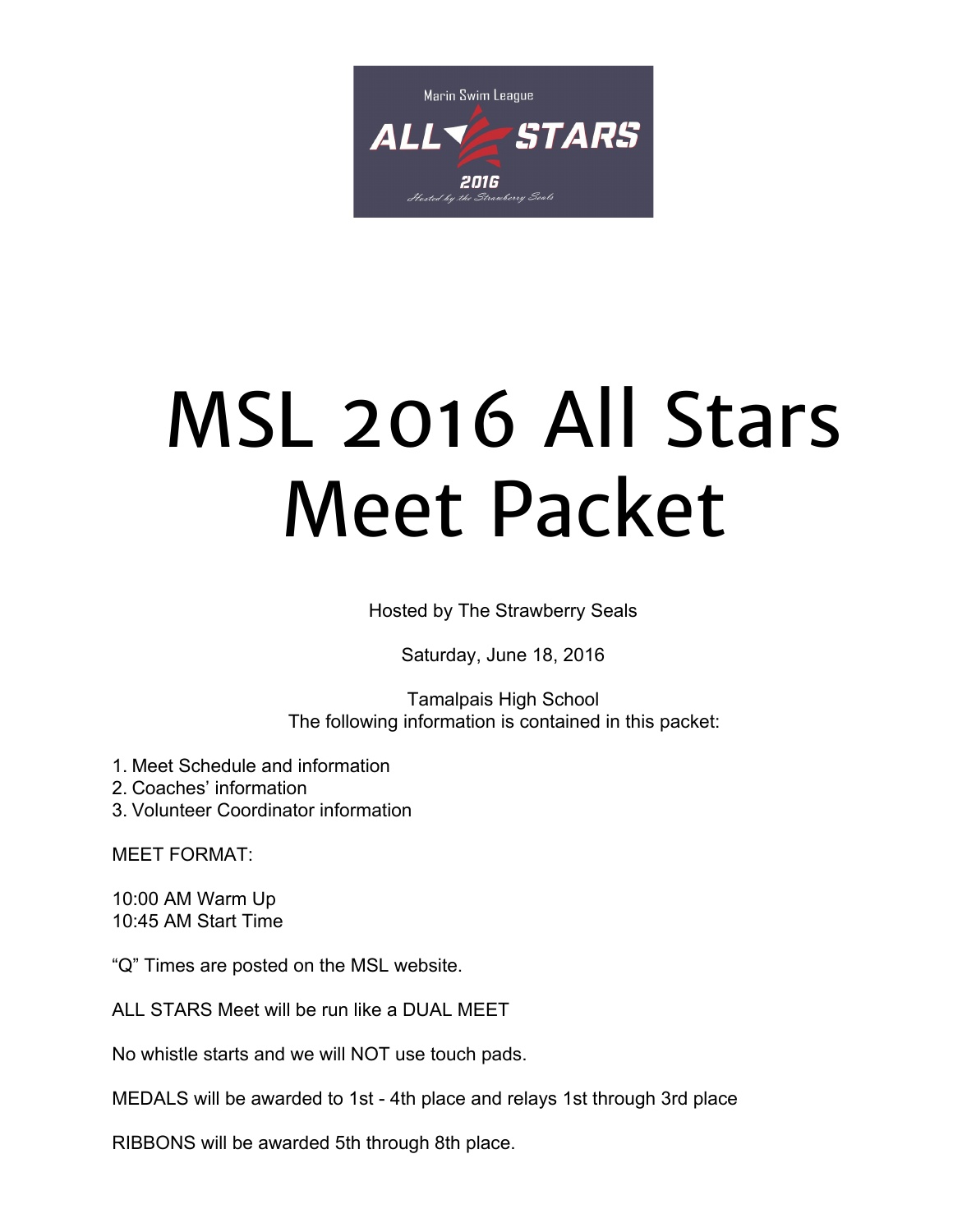## **Coaches' Information**

- **Warm Ups:** 10:00 am-10:30 am Each team has been assigned a specific lane for warm-ups and timing. See pool configuration chart on the next page of this packet.
- ∙ **Meet Begins:**10:45 am
- ∙ **Meet Format:** Standard Dual Meet Format
- ∙ **Entries**: Entries will be done using SwimOffice. You will receive a SwimOffice Meet Invite by early next week with a registration deadline of Tuesday, June 14 at 9:00pm. Qualifying Times will be enforced. The June 11 dual meets are the last day for qualifying. This is also the age-up date i.e. if a swimmer's birthday falls on June 11 and they age-up into a new age-group then this is the age-group they will swim at All-Stars, providing they have times that qualify them for the new age-group. Qualifying swimmers may enter up to three individual events. High School swimmers must signup for their events like all other swimmers.
- ∙ **Relays**: There will be a \$30 fee per team for relays. Please bring a check to the meet payable to the Marin Swim League.

**Just for Fun!** This year we've added a just-for-fun **T-shirt Relay event** for all teams!

This is how it will work: Once we get the list of qualifiying swimmers attending All-Stars, we'll create pairings of MSL teams. For example, we'll match the teams with the most entries, with the teams with the least. Each combined team will have 10 swimmers (one boy and one girl from each age group). We think this will help build community, and be a great way to have some fun!

■ **Estimated End Time:** 2:30 pm. Coaches should go to the Computer Desk at the end of the meet to pick up their MSL Medals & Ribbons.

Medals will be awarded to the 1<sup>st</sup> through  $4<sup>th</sup>$  place relays, 1st through 4th place boys and girls separately and ribbons to the 5th through 8th place boys and girls separately.

## **Pool Protocol**

- Pre-meet warm-ups begin at 10:00 am. The pool will be cleared at 10:30 am.
- ∙ A "Whistle Start" will NOT be utilized during this meet.
- ∙ Touch pads will NOT be utilized for this meet.
- ∙ Ten lanes in the deep end of the pool will be used for the meet.
- ∙ Fly Over Starts will be used.
- 2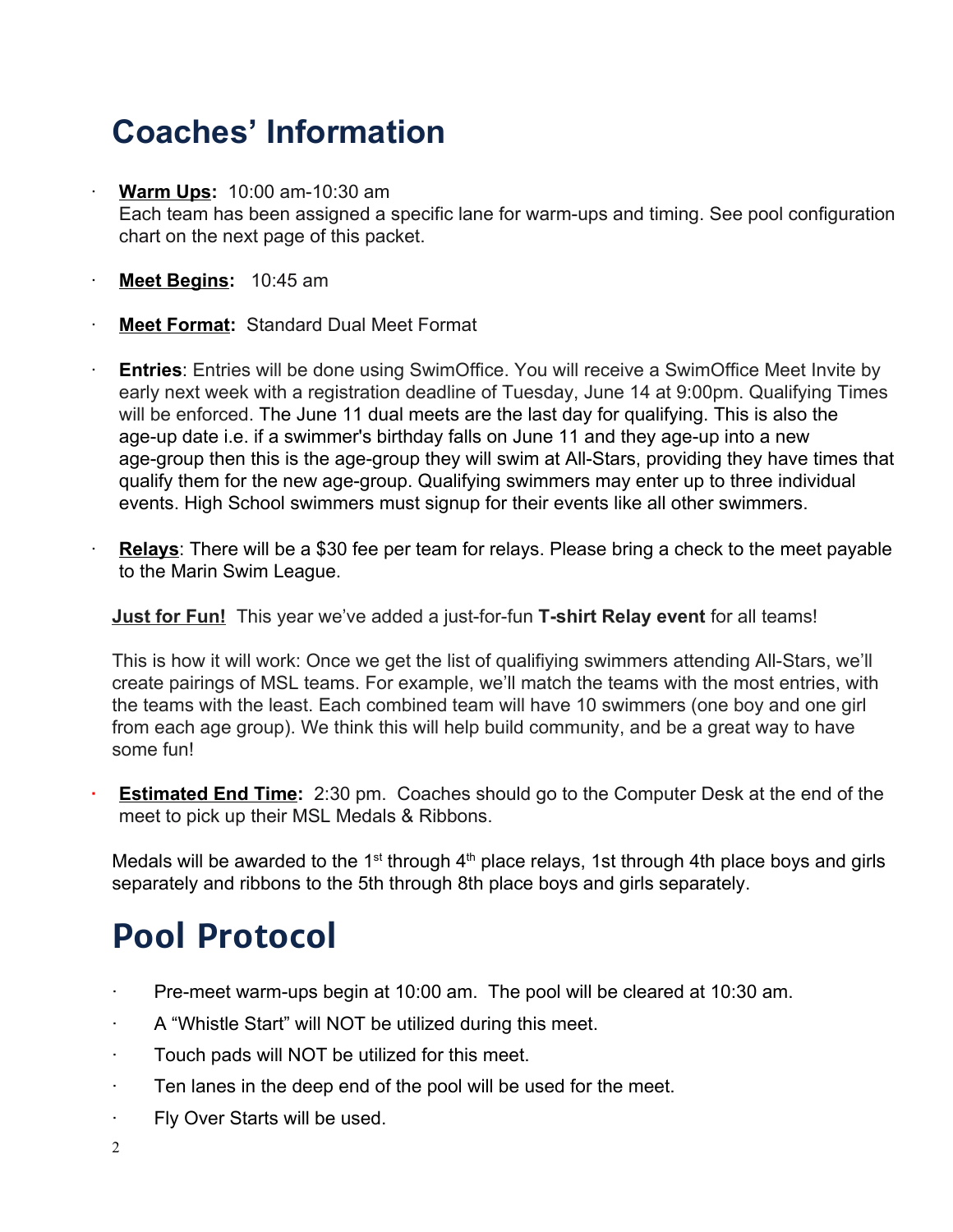# **Pool Configuration Team Warm-ups Assignments**

## **Meet Desk Area**

|             | Deep end                       |              |
|-------------|--------------------------------|--------------|
|             |                                | <b>Bleac</b> |
| <b>Bloc</b> |                                | <b>hers</b>  |
| ks          | Lane 10: Orcas                 |              |
|             | Lane 9: Tidalwaves             |              |
|             | Lane 8: Rolling Hills          |              |
|             | Lane 7: Marinwood              |              |
|             | Lane 6: Novato                 |              |
|             | Lane 5: Swimarin               |              |
|             | Lane 4: Strawberry             |              |
|             | Lane 3: Sleepy Hollow          |              |
|             | Lane 2: Lucas Valley           |              |
|             | Lane 1: Scott Valley           |              |
|             | <b>BUFFER LANE-NOT FOR USE</b> |              |
|             | <b>Lane A: Not Available</b>   |              |
|             | Lane B: Not Available          |              |
|             | Lane C: Not Available          |              |
|             | Lane D: Not Available          |              |
|             | Lane E: Not Available          |              |
|             | Lane F: Not Available          |              |
|             | Lane G: Not Available          |              |
|             | Lane H: Not Available          |              |
|             | <b>Gutter Lane</b>             |              |

Shallow End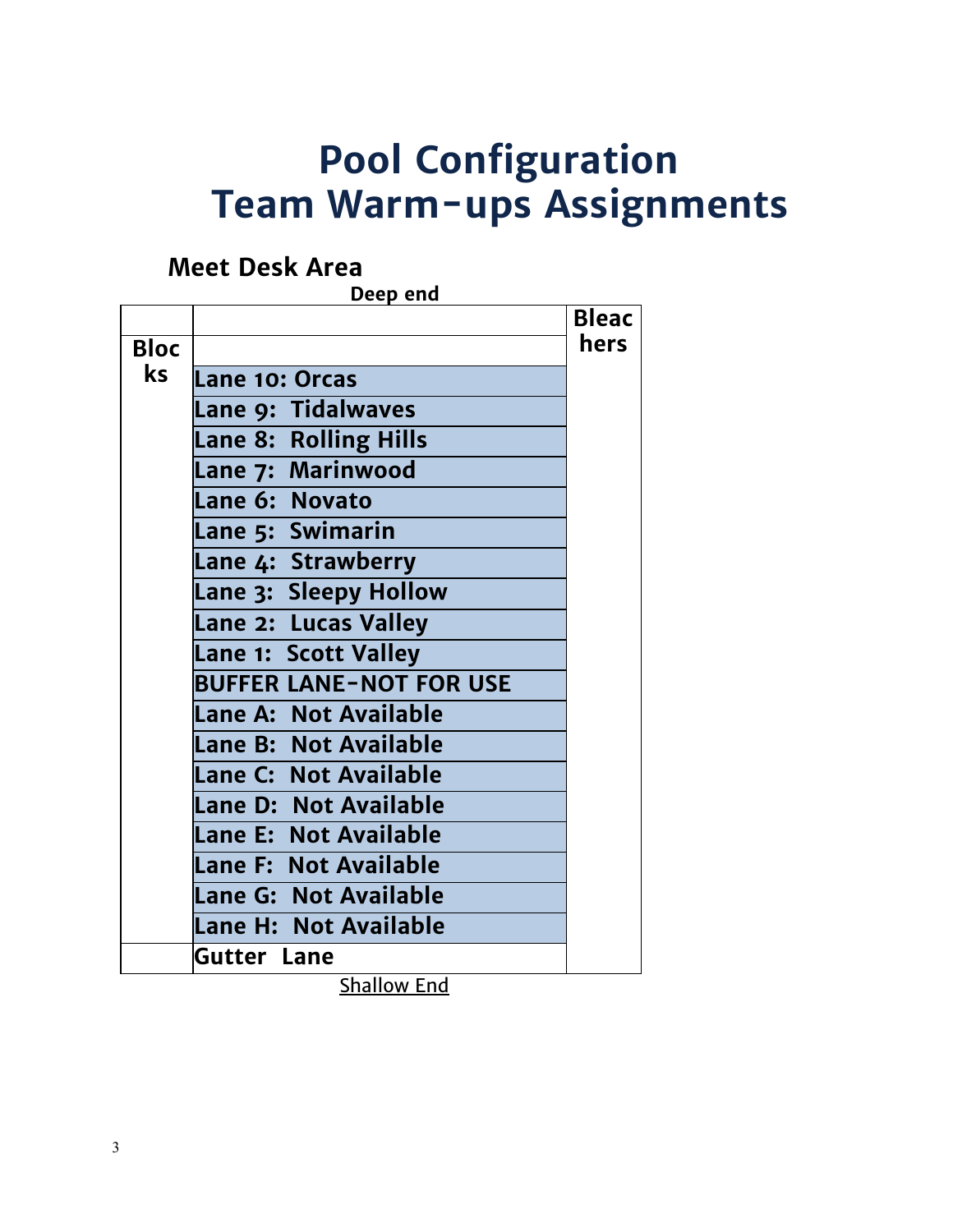### **2016 Marin Swim League All Stars Meet**

#### **Saturday, June 18, 2016 Tamalpais High School Swimming Pool 10:00 am warm ups 10:45 am Meet Start**

**Team Volunteer Coordinator Instructions (Please make copies of all job descriptions for your team)**

#### **Dear All Stars Volunteer Coordinator:**

Thank you for volunteering to help with this year's MSL All Stars Meet. On the day of the meet, you or your designated rep should be available to recruit last-minute volunteers from your team.

#### **The All Stars Volunteer Coordinator's responsibilities include:**

- **∙** Recruit all the volunteers (including alternates) assigned to your team and complete the shared Volunteer Google doc. Please upload all volunteer information on the shared Google doc **no later than Thursday, June 9th.**
- Be the single point of contact between the MSL and your team. On the morning of the event, please **check in by 9:30** at the table outside the main pool entrance (Miller Ave. side). You will receive a team packet with coach's heat sheets, name tags for your team's volunteers, snack bar vouchers and an invoice.
- ∙ Check in at 9:30 am on the day of the meet and be available throughout the meet to fill last minute needs (which always happens!).
- ∙ **Bring at least four working stopwatches**(in case of Colorado System failure).

The All Star meet is essentially a large dual meet. We have the same jobs which are required for any dual meet with just a few exceptions. We have listed descriptions for the jobs that teams have been assigned. Teams are permitted to trade jobs with each other. **It is your responsibility to coordinate any trades.** Once the trade has been completed, email the trade details to Randi Lachter at rlachter@gmail.com no later than Thursday, June 9<sup>th</sup>. A complete list of the volunteers will be available at the meet.

Our sincerest thanks for your efforts in making the 2016 MSL All Stars meet a great success.

Sincerely,

The Strawberry Seals All Star Committee

Meet Directors: Stephanie Plante Marjorie Bukowski

Volunteer Coordinator: Randi Lachter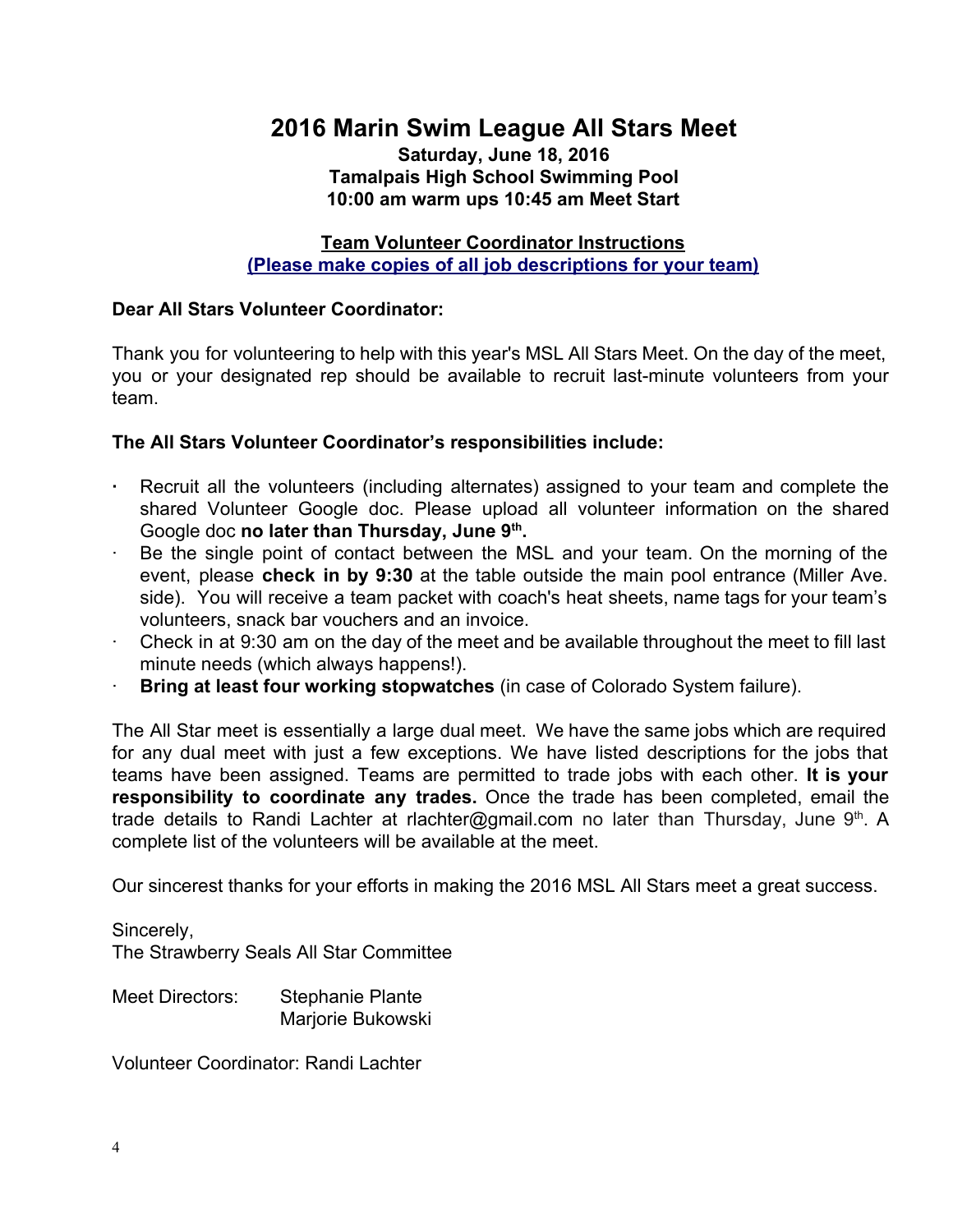## **Day of the Meet Schedule**

#### **Facilities Set-Up and Opening 8:00 AM**

- Set-Up crew reports in to Karen Bond in front of the main entrace on the Miller Avenue side.
- This includes ALL SET-UP Volunteers from each team. Since volunteer coordinators are not required to arrive until 9:30, **PLEASE make sure your setup volunteers are reliable and will show up.**
- Snack Bar and T-Shirt concession set up begins.

#### **Team Volunteer Coordinators 9:30 AM**

- Sign in at the Volunteer Desk just outside the main entrance on the Miller Avenue side and receive team packets (heat sheets, coaches' snack bar vouchers, volunteer name tags and invoice).
- Pass this info out to your teams.

#### **Pool Supervision First and Second Half9:45 AM**

● Meet Director (Marjorie Bukowski) meets with Lifeguards and Gate Keepers at the Volunteer Desk at the main entrance (Miller Ave. side of pool).

#### **Colorado Desk First Half 10:00 am**

● Staffed by Strawberry Volunteers

#### **Officials First Half 10:15 am**

● First Half Referee calls meeting with other Officials: Head Stroke & Turn, all other Stroke & Turn Judges and Runners, Starter and Back-Up Starter. Meet behind the computer desk..

#### **Timers First Half 10:15 am**

• Chief Timing Judge calls meeting with other Timers. Meet at the diving board for training.

#### **Ribbons Second Half**

• Check in with the Ribbons desk located next to the computer desk; they will give you a better idea of when to be back there.

#### **Officials Second Half**

● Second Half Referee calls meeting with other Officials: Head Stroke & Turn, all other Stroke & Turn Judges and Runners, Starter and Back-up Starter. Meet behind the computer desk.

#### **Timers Second Half**

● Head timer calls meeting with other Timers. Meet at the diving boards for training.

#### **Clean-Up Crew •• Report during Girls 9-10 <b>IM** (listen for announcement)

• Clean-up volunteers from each team report to the Seals trailer in the parking lot in front of the pool.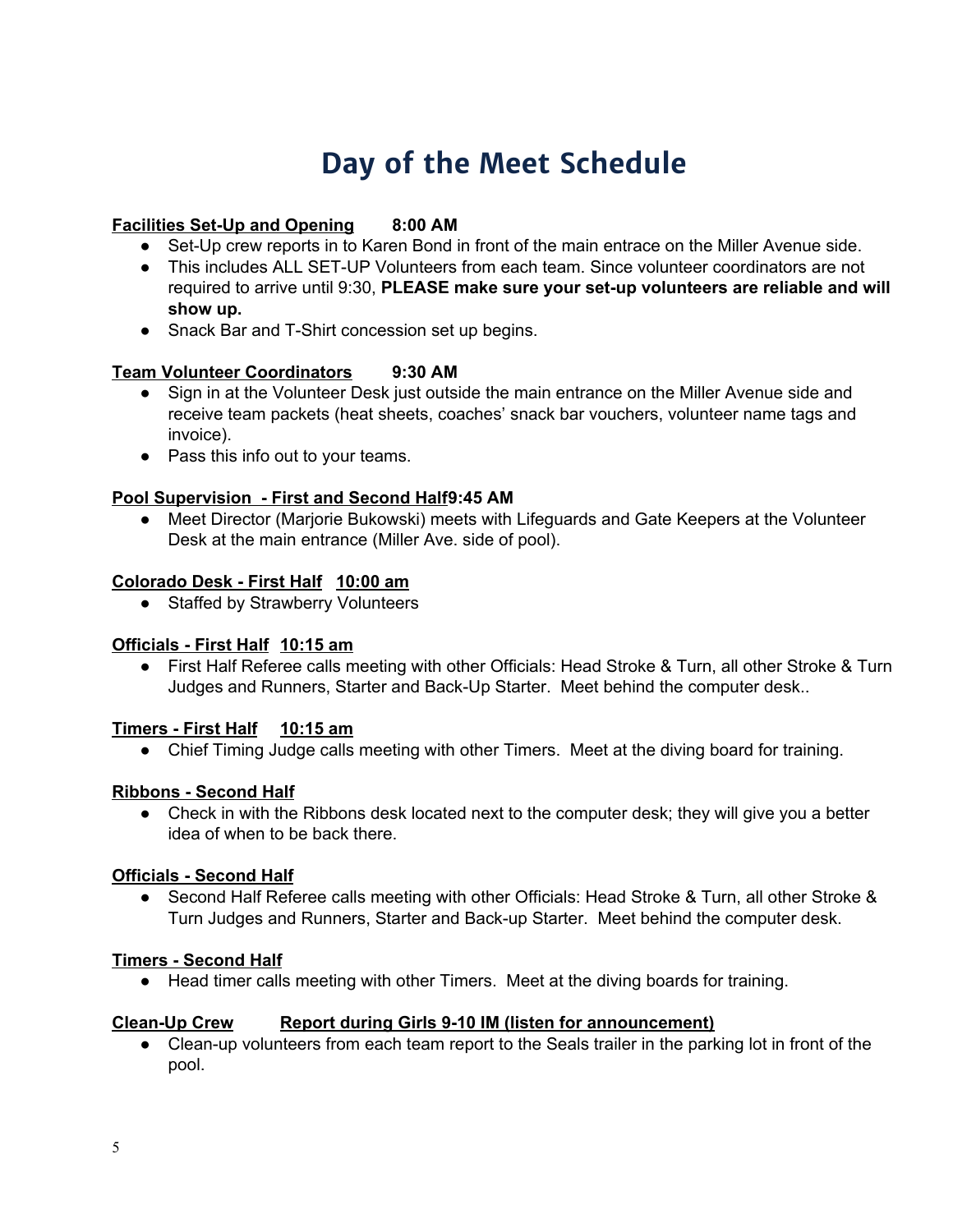#### **Job Descriptions**

#### **Meet Officials:**

#### **Meet Director:**

The meet director(s) will oversee the meet, will answer questions and will direct people to the appropriate volunteer.

#### **Referee:**

- **∙** U.S. Swimming rules apply to conduct of the meet and swimming the strokes, turns, finishes and lane disqualification. A swimmer must have participated in at least two dual meets in the current season, except for high school swimmers, who must have participated in at least one dual meet this season. A swimmer will be disqualified upon a second false start in any event.
- **∙** Ensures that the stroke and turn process was followed correctly by all judges.
- **∙** Signs off on all DQ slips. Oversees all calls and relay starts.
- **∙** Is called upon in a disputed call.

#### **Starters:**

∙ The starter will work with the Announcer and Head Referee to run each race and must be prepared to call illegal or false starts. A swimmer is allowed only one false start per event.

#### **Stroke & Turn Judges:**

**∙** Will be stationed at or near Lane 3 & Lane 8 at both ends of the pool, and should travel while observing the swimmers in their respective quadrant of the pool. Lane assignments to be assigned at the pre-shift meeting.

#### **Stroke & Turn Runners:**

- ∙ Take completed DQ's from their assigned S&T judge to the Referee for signature.
- Take the signed DQ from the Referee to the Colorado Supervisor at the desk.
- Try to get the signed DQ to the Colorado Assistant at the Desk before the time cards have been processed for the given heat.

#### **Relays Dual Confirmation Officials:**

- **∙** These judges check the relay exchanges to make sure swimmers don't leave the blocks too early.
- Please make sure that all assigned Officials report to their pre-shift meetings for instruction.

#### **Colorado Desk Personnel:**

Once again this year, data will be transmitted directly from the Colorado system (the plungers) to the computer. The swimmers will NOT be using touch pads. Hard copy times from the back-up watches will be brought to the desk and used in the event of an automatic timing failure. Desk workers should be prepared to use the manual procedure in the event of a Colorado system failure.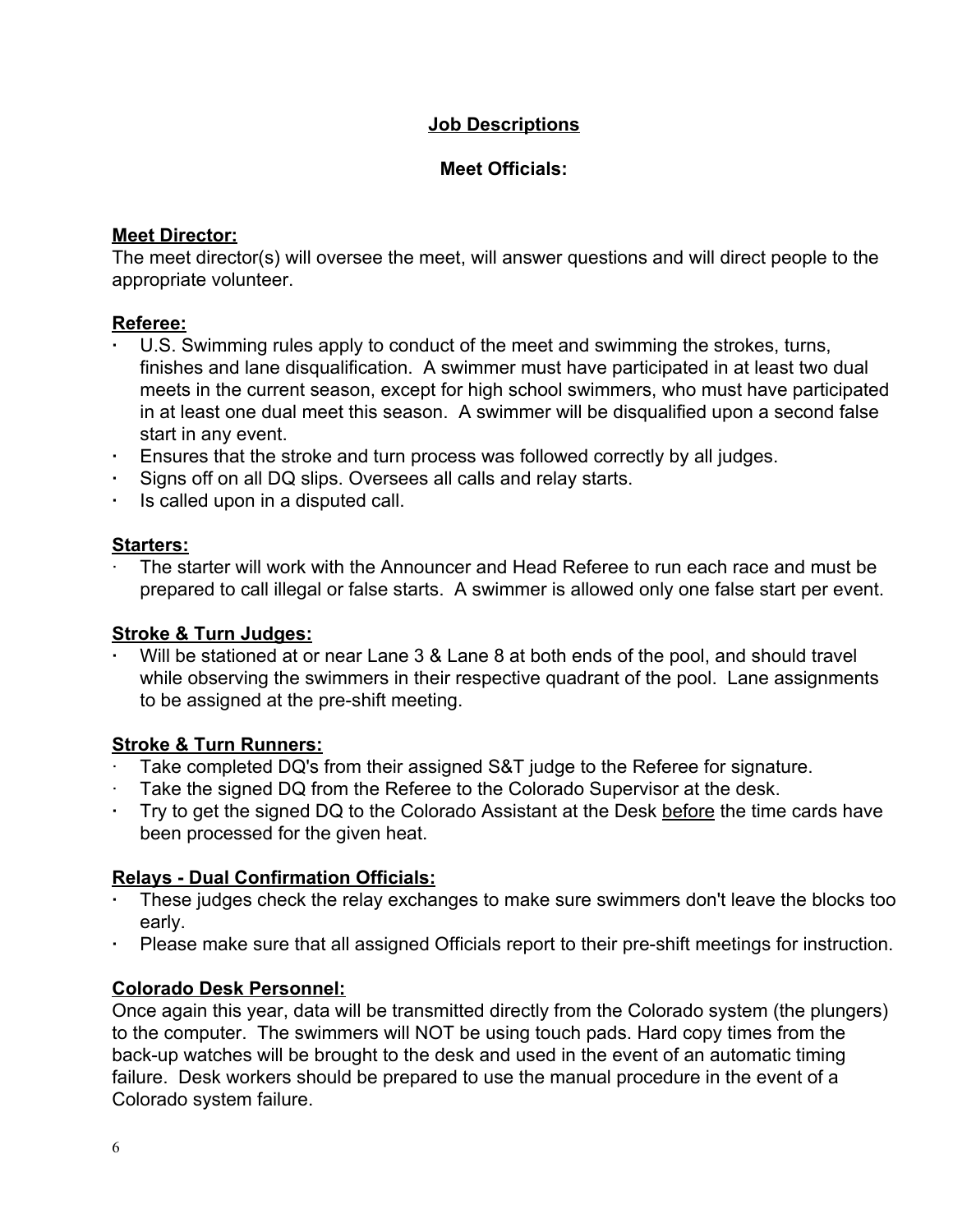#### **Colorado Supervisor/Operator:**

- ∙ Working with the Head Computer Rep (John Nolan) will oversee all aspects of the Colorado Timing System.
- ∙ Sets next event or heat.
- ∙ Monitors/adjusts active lanes, arms/disarms buttons
- ∙ Stores/prints each race.

#### **Colorado Assistant:**

- ∙ Marks off heat sheet and makes any adjustments on race printout.
- ∙ Writes the race number from Colorado on current event heat sheet.
- ∙ Checks button times.
- ∙ Collates timer sheets (should already be done by lane runner).
- ∙ Adds DQ's.
- ∙ Takes Colorado race results from printer and attaches to timer sheets and DQs.
- ∙ Creates the Event Package with all paper from that event.

#### **Data Entry Personnel (Laptop Operator):**

- Responsible for seeding the meet one week prior and manages last-minute entries as required.
- ∙ For every heat: gets times for the heat, changes/moves swimmers if necessary.
- ∙ Prints two copies of results.
- ∙ Pass "event package" to heat checker
- ∙ If errors found by heat checker: makes corrections and reprints results.
- ∙ Prints ribbon labels at the end of each stroke.
- ∙ Provides results to MSL Publicity [mslreporter@gmail.com](mailto:mslreporter@gmail.com)

#### **Heat Checker:**

- ∙ Uses Colorado sheets and cover Event Heat sheet to make sure the correct race numbers was used by the EasyMeet data entry person. One time per event is usually enough to cross check this.
- ∙ Checks that manual time overrides were applied correctly.
- ∙ Checks correct heat/lane reassignments.
- ∙ Reports errors to the Data Entry Person.
- ∙ Staples the entire Event Package and stores it away.

#### **Desk Runner:**

- ∙ Should be posted near the announcer.
- ∙ Must be able to take the Sheets from the Lane Runner (coming after each event from the timers) to the Colorado Assistant (one of the desk positions described above).
- ∙ Make sure that the timer sheets were collated.

#### **Results Poster:**

Posts event results. The results are ready after the event has been checked by the Heat Checker.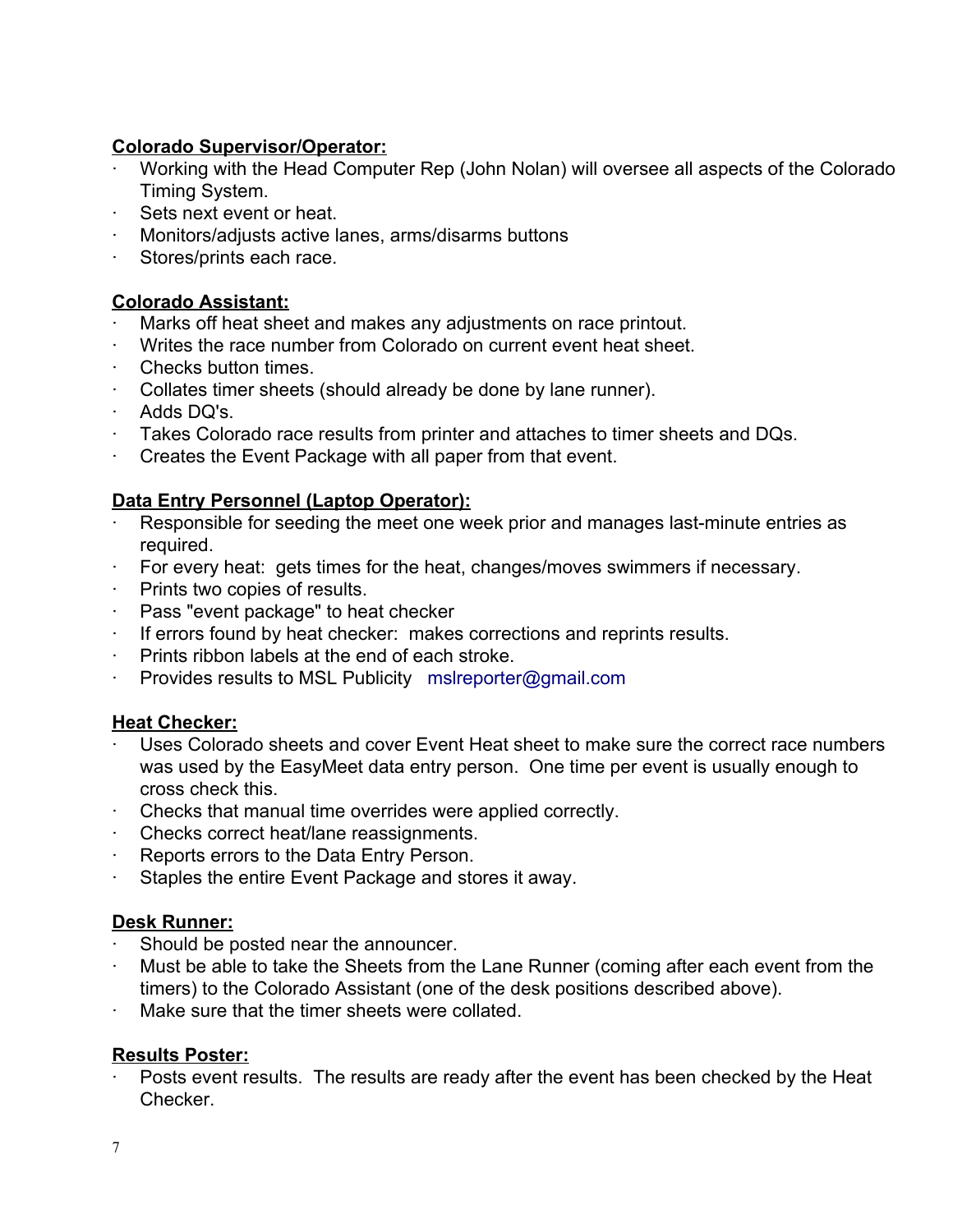#### **Ribbon Desk Personnel:**

Ten bags with team names will be assembled near the ribbon desk (next to the computer desk). Medals are awarded for the First through Fourth place in each individual event. Medals are awarded to the First through Fourth place members of the winning relay teams. Following the meet, coaches will pick up bags for distribution to their team

#### **Gatekeepers:**

Two Gatekeepers will be assigned to each half of the meet. One Gatekeeper will stand at the entrance to the starting block area and the other will stand near the deep end by starting blocks. Swimmers or spectators should not be allowed by the deep end diving board areas. The Gatekeeper's job is to keep unauthorized people from behind the blocks and the computer desk.

#### **Pool Marshall/Warm-Up Supervisor:**

The Pool Marshall will work with Warm-Up Supervisor to maintain order and keep the pool area safe, along with the three lifeguards.

#### **Timing Staff:**

This is often the biggest "late show" area. This is the LARGEST number of volunteers. Please remind all Timers, Recorders and Runners to report to their pre-shift meetings and to their lanes promptly.

#### **Head Timers:**

Head Timer #1 shall run the pre-shift timers meeting and shall assure that all timers are equipped and informed as to positions, etc.

**Head Timer #2** shall help prepare timers at the 10:00 am meeting and will supervise all timers from the opposite side of Head Timer #1 during the meet, each one having five lanes to be responsible for. If a timer should miss a start, he/she should alert the Head Timer on the closest side who should then capture that time. The appropriate Lane Recorder will then pick up that time from the Head Timer.

#### **Timers:**

The timing system is linked to the starting system. Timers will use the push button and press it ONLY as the swimmer finishes. The Lead Timer/Recorder will also use a stopwatch as a backup and will time the event as usual. The stopwatch time is the only time given to the recorder. If the Timer misses the time and doesn't alert the Head Timer, he/she should NEVER use the scoreboard time. Recording no time is preferred to duplicating the scoreboard time here. The Timer/Recorder in each lane will record the back-up time on hard copy (paper).

Timers should be prepared to go back to stopwatches in the event of a Colorado system failure. Stopwatches will be provided by each individual team. **Each team is to bring 4 backup watches.**